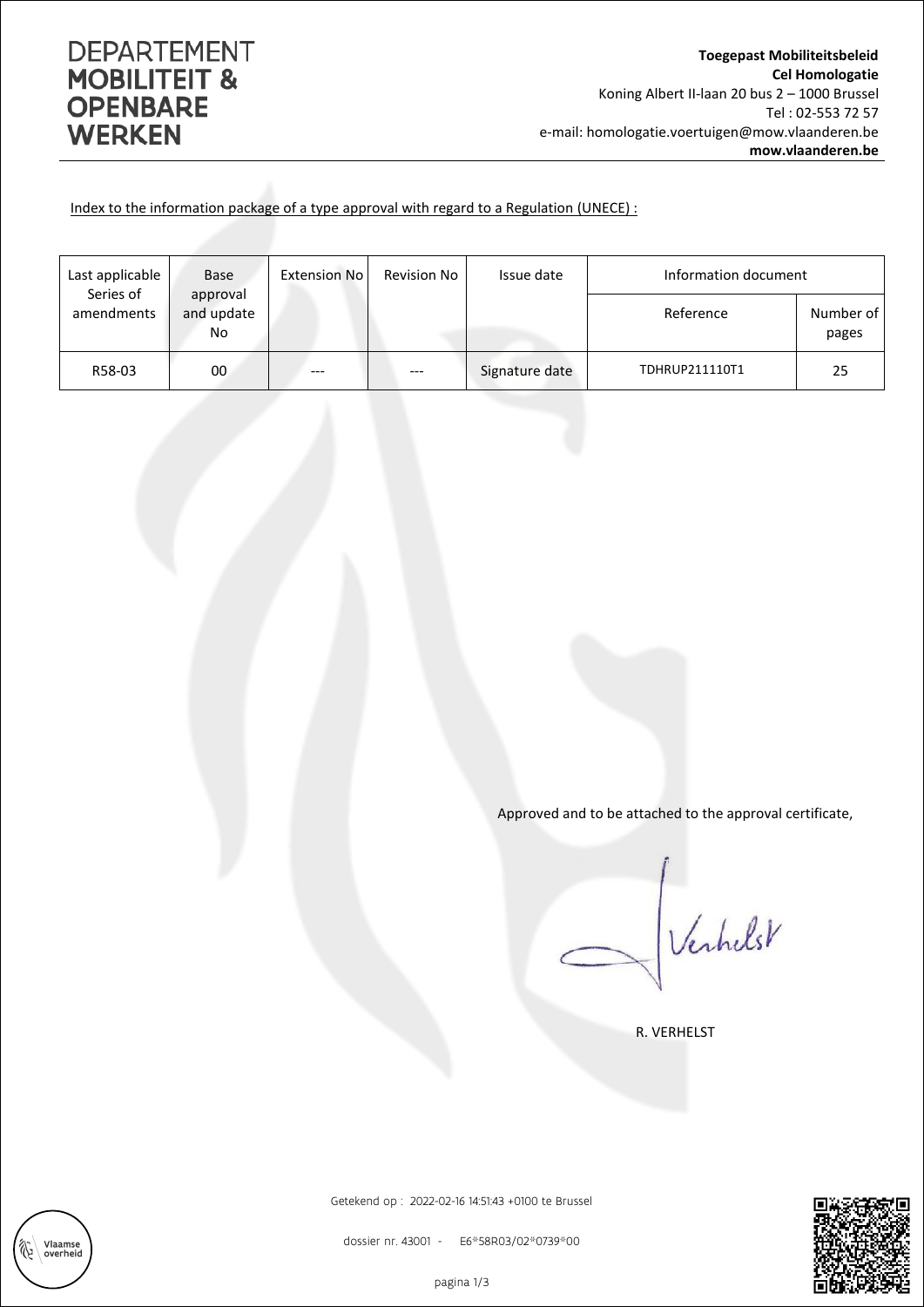## **DEPARTEMENT MOBILITEIT & OPENBARE WERKEN**

Vlaamse<br>overheid

| Е6           | <b>Communication concerning:</b><br>Approval granted (1)<br>Approval extended (1)<br>Approval refused <sup>(1)</sup>          |                                                                                                                     |  |  |  |  |
|--------------|-------------------------------------------------------------------------------------------------------------------------------|---------------------------------------------------------------------------------------------------------------------|--|--|--|--|
|              | Approval withdrawn <sup>(1)</sup><br>Production definitively discontinued. <sup>(1)</sup>                                     |                                                                                                                     |  |  |  |  |
|              | of a type of rear underrun protective device (RUPD), pursuant to Regulation No.58                                             |                                                                                                                     |  |  |  |  |
| Approval No: | E6*58R03/02*0739*00                                                                                                           | <b>Extension No:</b><br>00                                                                                          |  |  |  |  |
| 1.           | Trade name or mark of device:                                                                                                 | <b>ALMIC</b>                                                                                                        |  |  |  |  |
| 2.           | Type of device :                                                                                                              | <b>BBV</b>                                                                                                          |  |  |  |  |
| 3.           | Name and address of manufacturer:                                                                                             | <b>ALMIC BV</b><br>Bosuilstraat 7<br>B-3910 Pelt (Neerpelt)                                                         |  |  |  |  |
| 4.           | If applicable, name and address of the manufacturer's<br>representative :                                                     |                                                                                                                     |  |  |  |  |
| 5.           | Characteristics of the device (dimensions and its fixing<br>elements) :                                                       | See information folder                                                                                              |  |  |  |  |
| 6.           | Test conducted $\theta$ n a vehicle / on a representative part of the chassis of a vehicle $(1)$ .                            |                                                                                                                     |  |  |  |  |
| 7.           | Position on the device of the points of application of the test<br>forces:                                                    | P1: 975 mm from the middle<br>P2: 350 mm from the middle<br>P3: 0 mm from the middle                                |  |  |  |  |
| 8.           | Maximum horizontal and vertical deflection observed during<br>and after the application of the test forces in Annex 5 :       | During:<br>Horizontal: 83mm<br>Vertical: 55mm downwards<br>After:<br>Horizontal: <50mm<br>Vertical: <50mm downwards |  |  |  |  |
| 9.           | Restrictions on application                                                                                                   |                                                                                                                     |  |  |  |  |
|              | Vehicles on which the device may be installed (if applicable) :                                                               | See information folder                                                                                              |  |  |  |  |
|              | Characteristics of the chassis to which the device may be<br>installed (e.g. stiffness, profile dimensions, ) (if applicable) | See information folder                                                                                              |  |  |  |  |
| 10.          | Maximum mass of vehicle on which the device may be<br>installed :                                                             | Unlimited                                                                                                           |  |  |  |  |
| 11.          | Device submitted for approval on :                                                                                            | 13/01/2022                                                                                                          |  |  |  |  |

Getekend op : 2022-02-16 14:51:43 +0100 te Brussel



dossier nr. 43001 - E6\*58R03/02\*0739\*00